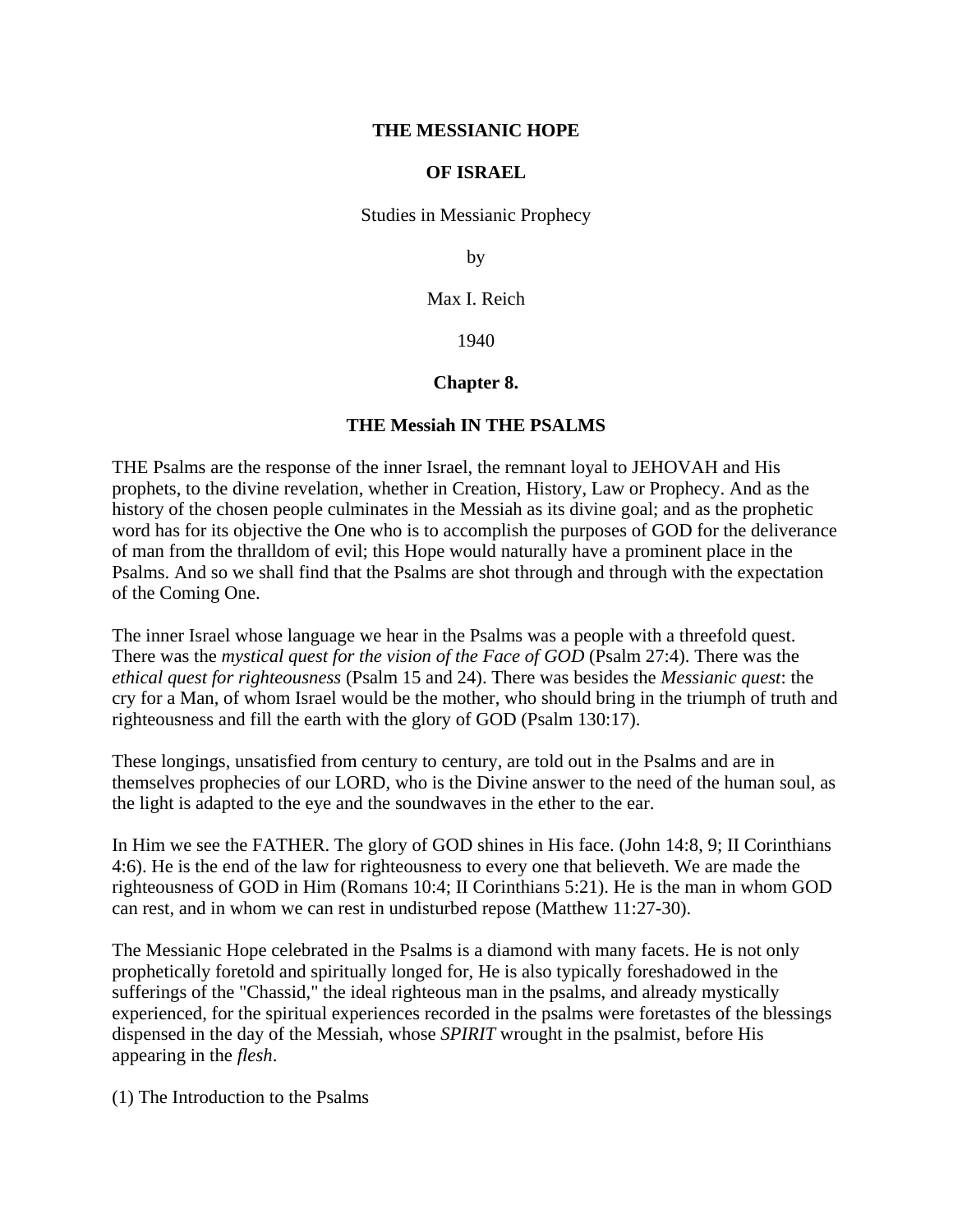The first and second Psalms, which originally formed one psalm in the Hebrew, are the introduction to the entire collection of psalms, and give us the history of the Messiah from His earthly experiences till He comes in manifested glory to enter into His kingdom rights.

If Psalm 1 describes the blessedness of the man who measures up to the Law of JEHOVAH, He alone fulfilled the contents of this psalm as "**made under the Law**." The keynote of His human life was: "**That the Scripture might be fulfilled**." Thus in His present heavenly life He has become "**the Tree of Life which is in the midst of the Paradise of God**" (Psalm 1:3). Then after a glance at the world and the saints in it (1:4-6), we have in Psalm 2:1-3, the world's antagonism to Him, which began to be fulfilled at His crucifixion (see Acts 4:24-28) and which still casts its shadow on the world, and which will culminate in the open apostasy of Christendom and the joint-worship by Jew and Gentile apostates of "**the Man of Sin**," the glorification of the principle of human self-deification, fallen Adam fully developed.

In verses 2 to 6 we have heaven's view of this antagonism to the Anointed King, the One whom He calls His Son. Verses 7-9 declare the new dispensation, when the long silence of GOD will be broken in judgment, while verses 10-12 press home the present responsibility of man in the light of these coming events.

(2) The First Man and the Second

One of the outstanding features of the Messianic doctrine of the Psalms is the repeated contrast between two types of man, the first man who fell and the second Man who overcame. This contrast between Adam and CHRIST, the rejected man and the Man of JEHOVAH's choice, is very striking.

Thus Psalms 90 and 91 which open the fourth book of Psalms bring before us first, the tragic story of the defeated man, who is under sentence of death in Psalm 90 and the glad tidings of the triumphant Man, the Messiah, in Psalm 91.

Psalm 91 gives us the human rights of One, originally in the form of GOD (Philippians 2), which He surrendered in His obedience unto death. As GOD He "**made Himself of no reputation** (emptied Himself)"; as man "**He humbled Himself**." He gave up His human rights, the experience of Psalm 91, when He stooped to the shame of the Cross.

As every human being is a reproduction of the defeated "first man," he repeats his history of failure and ruin. But "the Second Man" has taken up in His Manhood the cause of "His brethren," to whom He was in His incarnation made like in all things, except sin, and has glorified GOD in the scene of their failure. He goes into death for them; but, as Psalm 91 shows in the final passage, He is vindicated and rewarded in resurrection.

(3) The Psalm of the Inner Life of JESUS as a Man on Earth

The 16th Psalm shows us the ideal life lived by the Messiah as an answer to the challenge of the preceding psalm. (See also Rev. 5) "**Who is worthy?**" The answer is, the slain LAMB.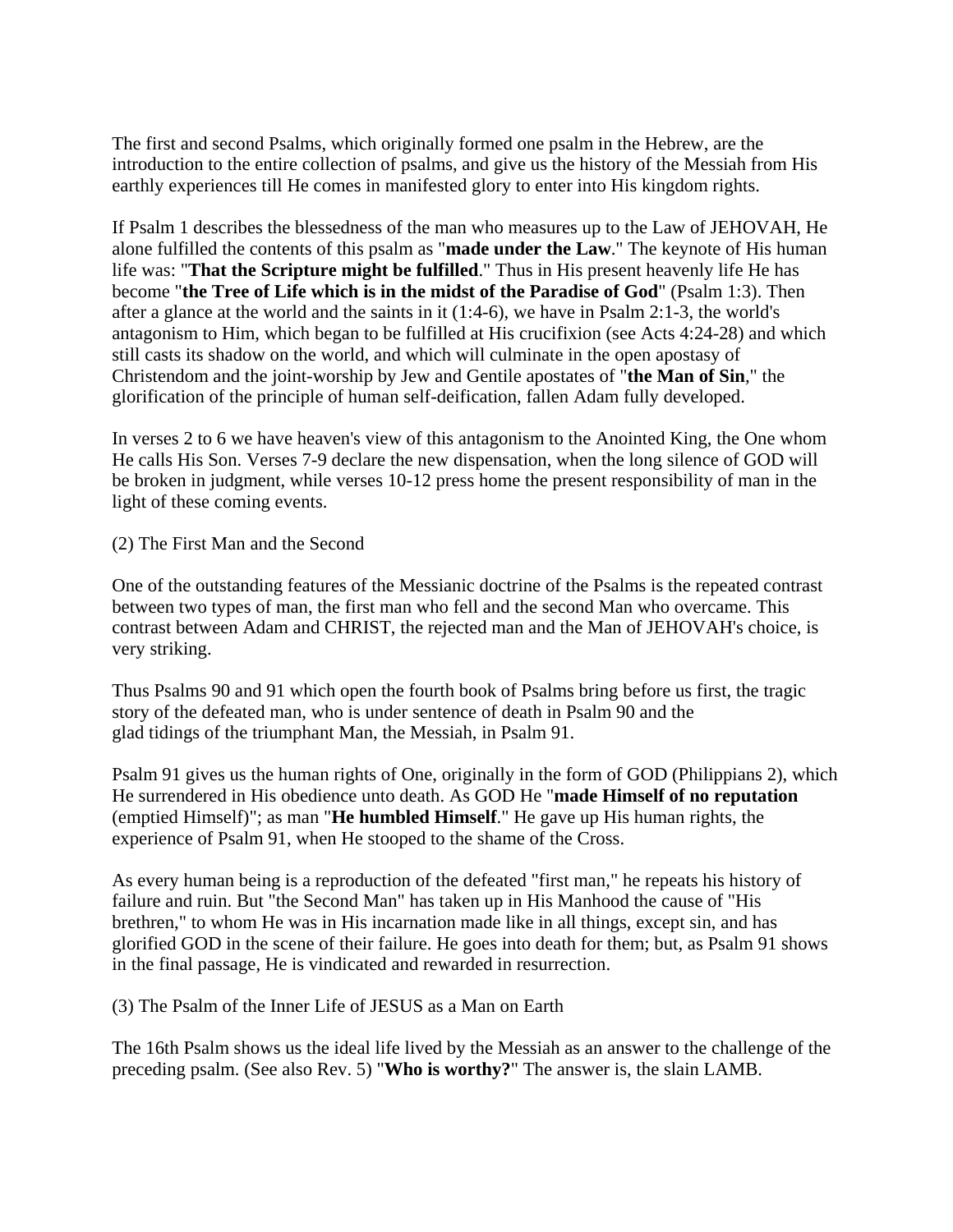The 15th Psalm calls for the man who shall never be moved.

The 16th Psalm, for One who lives His life joyously, calmly, and unmoved, even though threatened with death. It is the inner life of the Man CHRIST JESUS. Neither poverty, rejection, loneliness, nor death could move Him.

verse 1: DEPENDENCE - Filial dependence. JEHOVAH His only asylum. verse 2: HAPPINESS - JEHOVAH His only good. His fountain of happiness.

The opening clause reveals the "Michtam," or golden secret, of the psalm. It is the secret of contentment though bereft of outward good.

This is the Old Testament forecast of the Kenosis (Philippians 2). The LORD of glory takes the place of a man, of a servant, obedient and dependent every step of the way.

verse 3: COMPANIONSHIP - After thus describing the world of heavenly harmony and blessedness, the true country of the soul, the world of the beatitudes, he turns to earth. And what does he find there? The saints. They are all His delight. (See John 13.1)

verse 4: APOSTATES - The apostates are contrasted with the saints.

The saints are a poor people.

verse 5: HOLY POVERTY - The Psalmist will not hear of any other GOD. Why not? Because you cannot offer him anything better. He lives the Levite life of holy poverty (Numbers 18:20; Deuteronomy 10:9).

verse 6: PARADISE - "The measuring lines have fallen to him in a delightful district, viz., in the fellowship with GOD which is so rich in enjoyment; this most blessed domain of love has become his paradisaic possession" (Prof. F. Delitzsch).

verse 7: COUNSEL - GOD has counselled him thus to choose the good part, not the ephemeral and unsubstantial things of earth. Abraham had GOD for his adviser, and was thus kept out of the foolish speculations of his nephew Lot.

verse 8: PRACTICE OF THE PRESENCE - The practice of the presence of GOD.

I Thessalonians 5.23. Heart, glory (soul), flesh.

verses 9, 10: HOPE IN DEATH - Such a life triumphs over death. GOD is trusted for the life to come as for this present life. In the days of the psalmist it was easy to trust GOD for the life that now is, and difficult to have faith for the life beyond the veil. Now it is the very opposite.

verse 10: THE HOPE NEGATIVELY PRESENTED - NOT sheol. NOT corruption.

verse 11: GOD'S RIGHT HAND - The positive side of the hope of the resurrection life. Life, joy, pleasure, and that for evermore, in Thy presence, that is to say, in the beholding of Thy face, and in Thy right hand. That hand has pleasures for ever more, and is never empty through giving.

Acts 2 and 13 point out the fact that David did not fully realize all that the psalmist hoped for.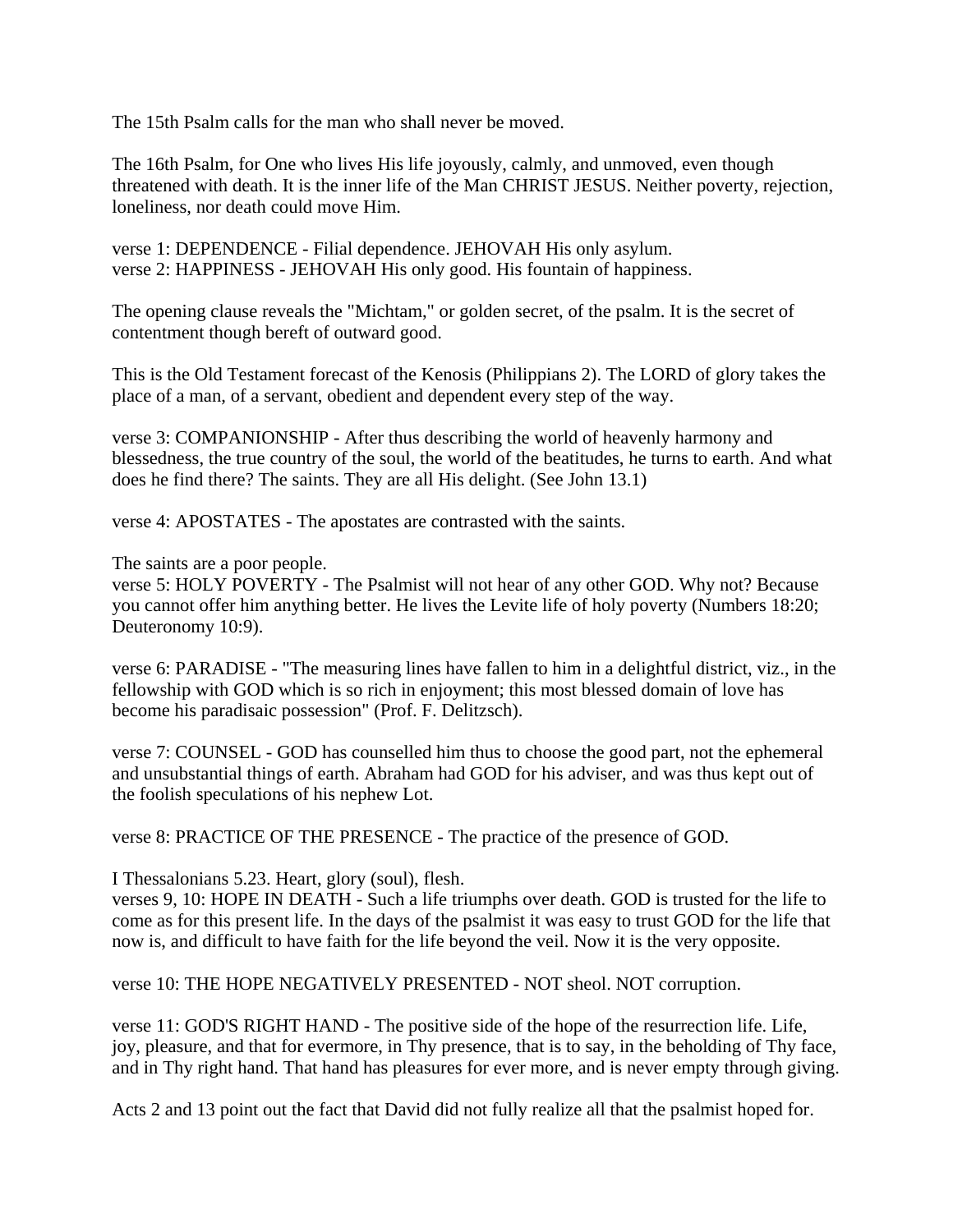The psalm was fulfilled in JESUS.

(4) The Psalm of the Cross

Psalm 22 is an inspired photograph and prophecy of our Lord's saddest hours. But glory as well as gloom are found there. It begins with a shriek of anguish; goes on to a cry for help, full of trust, and ends with thanksgiving and the vision of the world-wide kingdom of GOD, resulting from the sufferings of the One whose language is here heard. He believes that the story of His woes will provide a gospel to generations yet unborn.

The piety of this psalm is that of the meek and silent LAMB of GOD. He meets the accumulated griefs, mental, physical, and spiritual, of that hour without murmuring or reproaching the causers of His pain.

He looks beyond them to GOD, who brought Him into the dust of death, even though human hands crucified Him - dogs without shame and conscience; bulls of Bashan, without feeling, staring at Him in His nakedness. They cast dice over His garments. They laugh Him to scorn. But He looks to JEHOVAH.

At first all is dark. He is alone with GOD, personally sinless, but as One "**made... sin for us**." He justifies the holiness that smites Him in that hour. Verse 21 is the turning point. He looks to be vindicated in resurrection. Then He will declare the Father's name to His brethren. This He did by means of Mary Magdalene (John 20) and when He came into the midst of their assembling themselves together, and sang the Father's praises, having proclaimed peace unto them. The godly remnant of Israel will come into view in the latter days; then the great millennial congregation; then "**all the ends of the world**."

In the meantime "**a seed shall serve him**," a people born out of His death, and marked by His features.

John 12:32 is the New Testament epitome of this psalm.

(5) The Priest-King at GOD's Right Hand

No psalm is oftener quoted in the New Testament than Psalm 110.

Our LORD used it to prove that Messiah, while human, is also superhuman and heavenly (Matthew 22:42, 43). The entire Epistle to the Hebrews is a commentary on this psalm.

Perhaps the historical occasion for the psalm was the taking of the ark by David to Zion. It meant that JEHOVAH's throne was now once more in the midst of Israel. David would, as king, sit at the right hand of GOD. But David looks beyond to One greater, whom he calls "**my Lord**."

He lays his crown at the feet of a more glorious King, who is priest as well as king, which no earthly king could ever be under the old covenant.

# **The Structure of the Psalm**